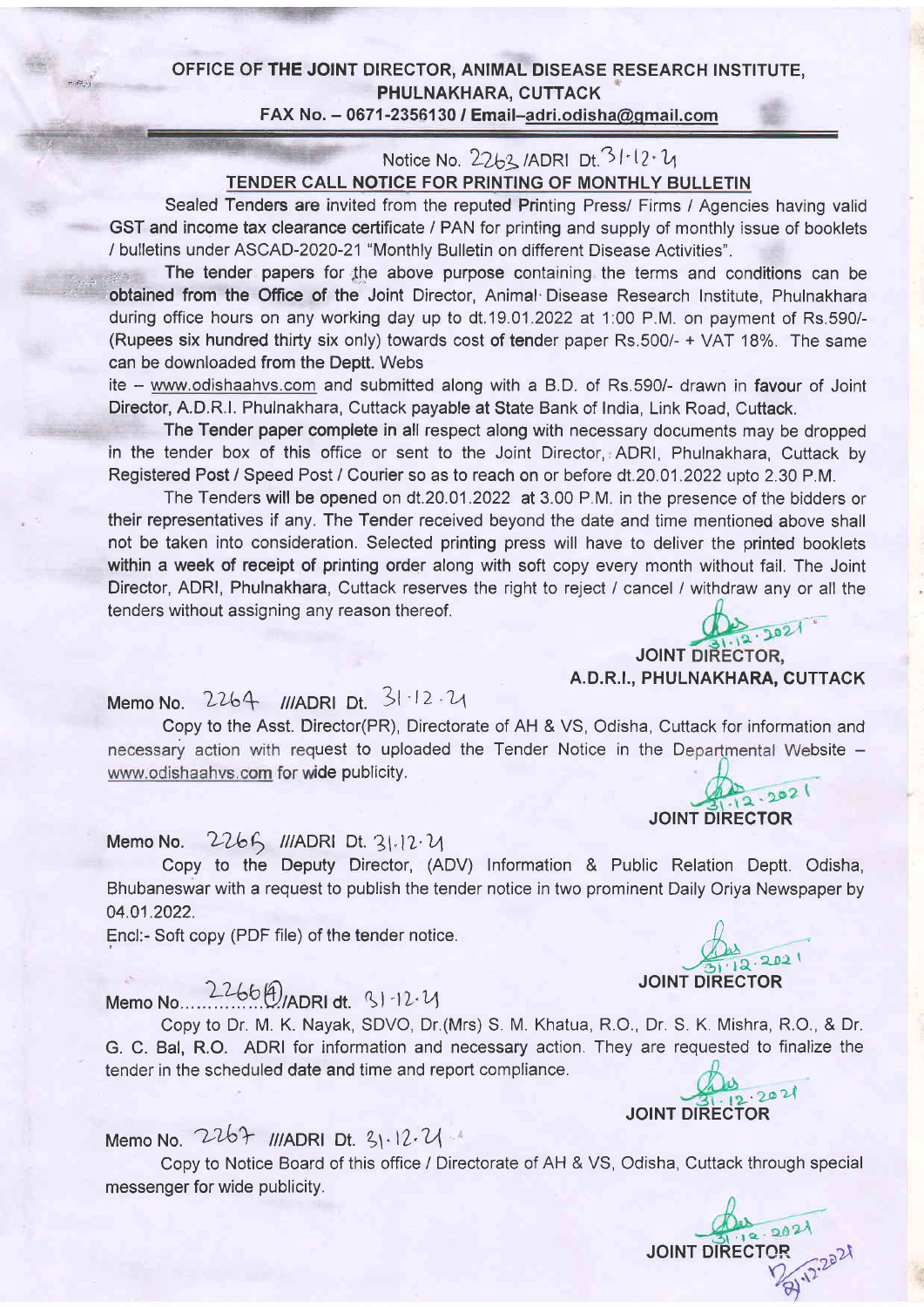### OFFICE OF THE JOINT DIRECTOR, ANIMAL DISEASE RESEARCH INSTITUTE, PHULNAKHARA, CUTTAGK FAX No.  $-$  0671-2356130 / Email-adri.odisha@gmail.com

### (Notice No. 2263 / ADRI Dt. 3 | - 12 -  $4$ TENDER PAPER FOR PRINTING OF MONTHLY BULLETIN

Sealed Tenders are invited from reputed Printing Press / Firms / Agencies having valid GST / Income Tax Clearance Certificate / PAN Card for printing of monthly issue of booklets / bulletins under ASCAD-2020-21 "Monthly Bulletin on different Disease Activities" by the Joint Director, Animal Disease Research Institute, Phulnakhara. Cuttack.

### Specification of monthly bulletin:

 $\frac{1}{4}$  demmy size approximately 16 pages + 4 cover pages, Inner Page - 80 GSM (BW), cover pages, -175 GSM, art paper, multicolour printing, designing & center binding.<br>1. Total nos. of booklets = within 220 nos. per month within Rs.22,000/-.<br>2. Total cost of Tender Rs.2,64,000/- (for 12 issues on monthly

### A. Sale of Tender Paper

The Tender papers for the above purpose containing the terms and conditions and statutory requirements can be obtained from the Office of the Joint Director, Animal Disease Research Institute, Phulnakhara during office hours on any working day on payment of Rs.590/- (Rupees five hundred only) towards cost of tender paper Rs.500/-  $+$  18% GST (The same can be downloaded from the Deptt. Website – www.odishaahvs.com and submitted along with a B.D. of Rs.590/- drawn in favour of Joint Director, A.D.R.I. Phulnakhara, Cuttack payable at Punjab National Bank,Pjlnakhara , Cuttack. Cost of tender paper is not at all refundable to any of the tenders/ bidders.

The Date and time for opening of the tender document shall be as per the following schedule -

| Last date & time for sale of tender paper | upto 1.00 P.M.                                      |  |  |  |  |
|-------------------------------------------|-----------------------------------------------------|--|--|--|--|
| Last date & time for receipt of tender    | at 2.30 P.M.                                        |  |  |  |  |
| Date and time of opening of tender        | Tech Bid-<br>at 3.00 P.M.                           |  |  |  |  |
|                                           | Financial bid<br>at 4.30 P.M.                       |  |  |  |  |
|                                           | Venue - Office of Joint Director, ADRI, Phulnakhara |  |  |  |  |

#### Terms and conditions:- B.

- No. of copies to be printed per month (one issue) Around 220 nos. copies 1.
- The firm should quote the price for one copy of printed booklet of aforesaid specifications mentioning all taxes. 2.
- Period of publication Upto 12 issues on monthly basis  $3.$
- The soft copy of the bulletin will be submitted on  $1<sup>st</sup>$  week of every month and the printing work & delivery should be made within one week. 4.
- The sealed quotation should reach the O/o. Joint Director, A.D.R.l., Phulnakhara, Cuttack by speed post/courier/in person to be dropped in the sealed tender box of this office within the scheduled date and time. 5.
- The quotation will be opened on the scheduled date and time in presence of the quotationer or their authorised representatives if any. No separate intimation will be given to tenders to attend the quotation opening. 6
- The approved firm will deliver the bulletin of the Office of Joint Director, ADRI within 1 week of issue of soft copy / printing order every month positively. 7.
- The approved price will remain valid up to 12 monthly issues from the month of approval. 8.
- The undersigned reserves the right to reject any or all quotations without assigning any reason thereof. o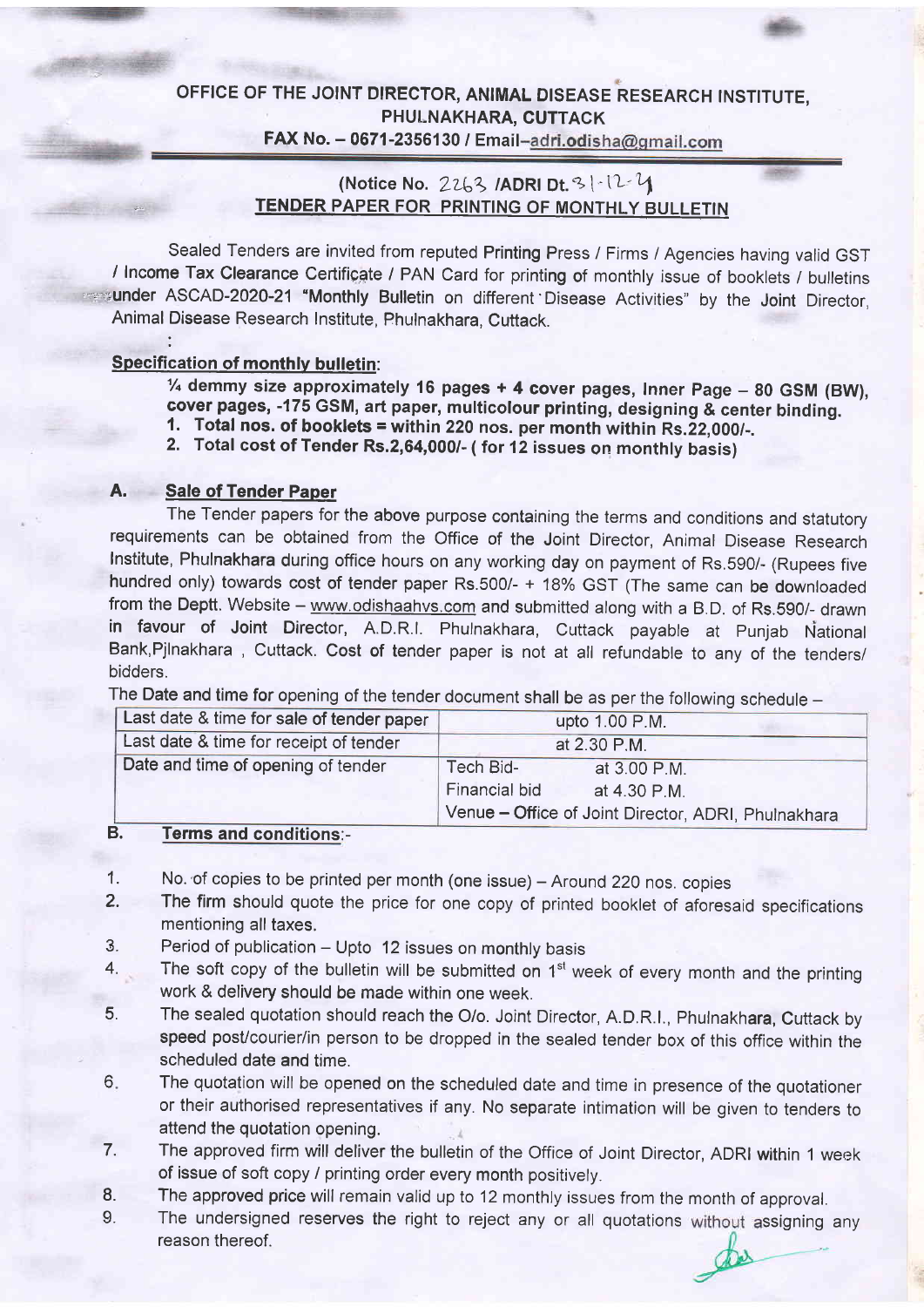- Incomplete quotations/quotations received after the scheduled date and time will not be 10. entertained
- 11 The tenderer has to deposit EMD of Rs.5280/- (Rupees Five Thousand Two Hundred Eighty only) in shape of BD from any Nationalised bank drawn in favour of Joint Director, Animal Disease Research lnstitute, Phulnakhara, Cuttack .
- EMD of unsuccessful bidders will be refunded back after the tender process is over.  $12.$ However in case of successful bidders the EMD will be retained till the contact period is over. The EMD will be forfeited in case the tenderer fails to execute the printing order in time for 12 issues (tender validity period).

#### For submission of Tender c.

Sealed covers containing the appropriate tender documents should be in two sealed covers i.e. Cover - A (Technical Bid) and Cover - B (Price Bid) as indicated below. Both the covers should be put into a third cover, which should be super scribed as "Tender for Printing of Monthly Bulletin on Disease control activities".

### Gontents of Technical Bid (Gover -A)

- 1. Tender documents containing tender paper and tender form duly signed by the bidder with seal in each page.
- 2. Refundable earnest money deposit (EMD) of Rs.5280/- in shape of B.D. drawn in any Nationalized Bank in favour of Joint Director. Animal Disease Research lnstitute. Phulnakhara, Cuttack.
- 3. BD / M,R. Towards cost of tender papers are to be enclosed with the tender documents.
- 4. Copy of GST Clearance Certificate (Last Month)7
- 5. Copy of PAN Card / Last year lT return
- 6. Documents/ Printing orders of any other Govt. /Semi Govt. organizations to assess the previous printing experience.

Original certificate of above mentioned documents must be presented during verification if required.

### Gontents of Price Bid (Cover-B)

The tenderer should quote the price and specification of printing items in the prescribed format as enclosed vide Annexure  $-1$  & keep sealed in the price bid cover.

lf the tenderer does not qualify himself in the Technical Bid, the Price Bid will not be opened / entertained though he might have offered lowest rate.

### D. TENDERERS UNDERSTANDING OF THE TENDER DOCUMENT

The tenderer shall carefully go through the Tender Paper / Documents and fully acquaint himself to all the terms and conditions contained therein before submission of the Tender. lf the Tenderer found discrepancies or omission or should be in doubt as to the meaning relating to Tender Papers / Documents, he should at once inform the Joint Director, Animal Disease Research Institute, Phulnakhara, Cuttack - 754001 and obtain clarification in writing prior to submission of his Tender. Verbal clarification or information given by the Joint Director or the employees working under him or his representatives shall not be taken in to account.

### E. NO CLAIM OF COMPENSATION FOR SUBMISSION OF TENDER

No tenderer shall be entitled to claim any cost, charges, expenses etc. incurred by him or incidental there in connection with submission of this Tender even though the Joint Director may elect to withdraw the invitation of Tender, without notice and without assigning any reason whatsoever.

 $.202$ **Joint Director.** A.D.R.l., Phulnakha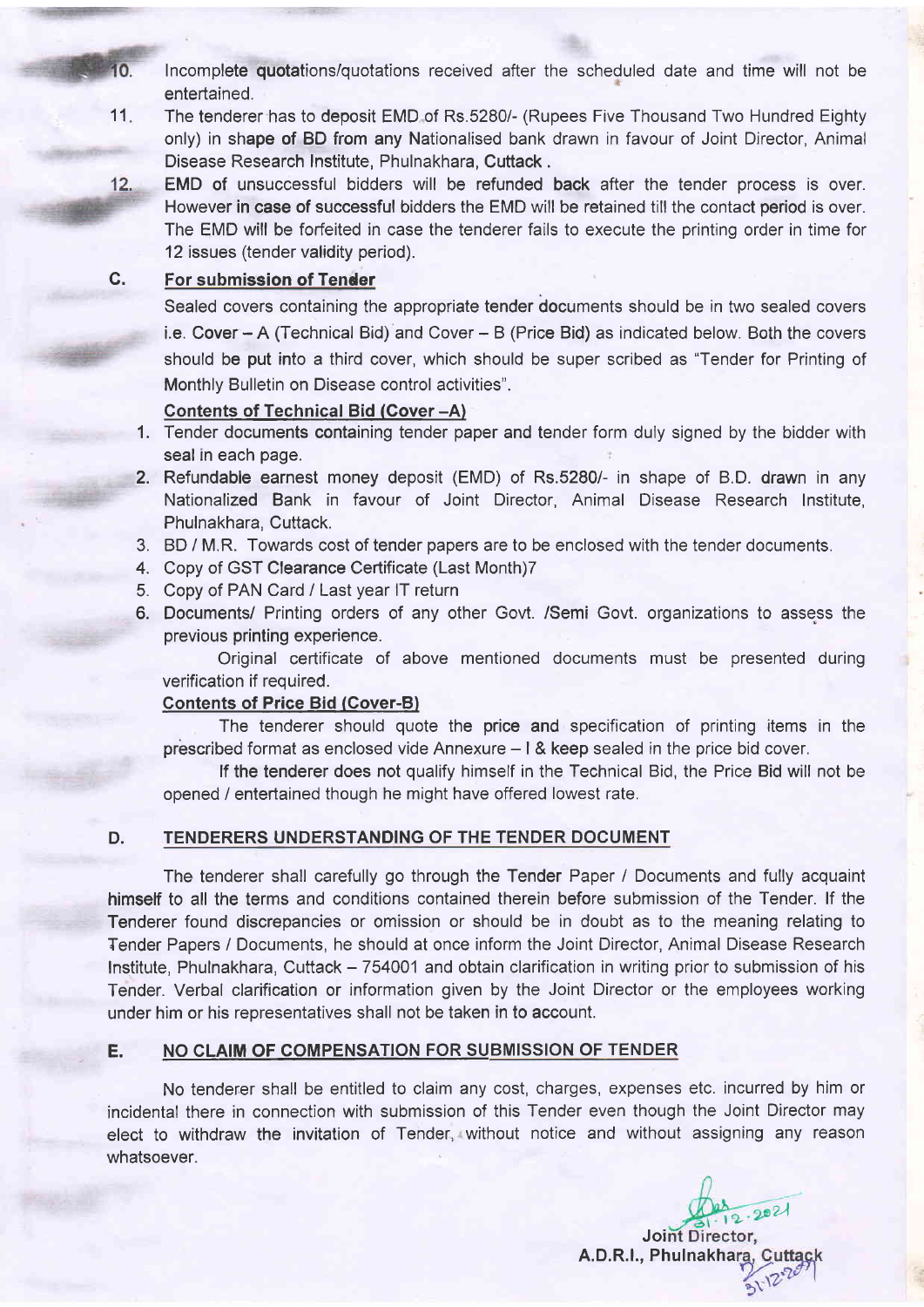### TENDER FORM

| From |                                                       |
|------|-------------------------------------------------------|
|      | M/s                                                   |
|      |                                                       |
|      |                                                       |
|      | The Joint Director,<br>A.D.R.I., Phulnakhara, Cuttack |
|      |                                                       |
|      | Sub: Tender Notice No.<br>Dated                       |

Dear Sir,

|  |  |  |  |  | In response to your Tender Notice No.  Dated  for printing and     |  |
|--|--|--|--|--|--------------------------------------------------------------------|--|
|  |  |  |  |  | supply of monthly bulletins / booklets for the year 2020-21, I/We, |  |
|  |  |  |  |  | a Company / a Partnership                                          |  |
|  |  |  |  |  |                                                                    |  |
|  |  |  |  |  |                                                                    |  |

- 2. ,;;" ;n,"" in". in,, "n":1"i1:T::i::''Jfi 1ff,"":Tffi',j\*"'"::H:':1i:;eroved list whichever is earlier and, if the offer is withdrawn before the said date, l/we shall be liable for damages to the extent or the percentage of my/our Tendered value & pay you the same forthwith on demand without protest or demur.
- 3. I/We hereby agree to abide by and fulfil the terms & conditions set out in the TENDER NOTICE, which shall be deemed to form a part of this tender & I/We return herewith all these documents attested on each page in token of my / our acceptance thereof.
- 4. I/We hereby declare that this Tender and your acceptance to be notified by you shall constitute a valid and binding contract between us.

Full signature of the Tenderer with Seal FullAddress 

Telephone No. Fax No.

ln presence of

Signature of witness 1.

> Address

2. Signature of witness.

Address.